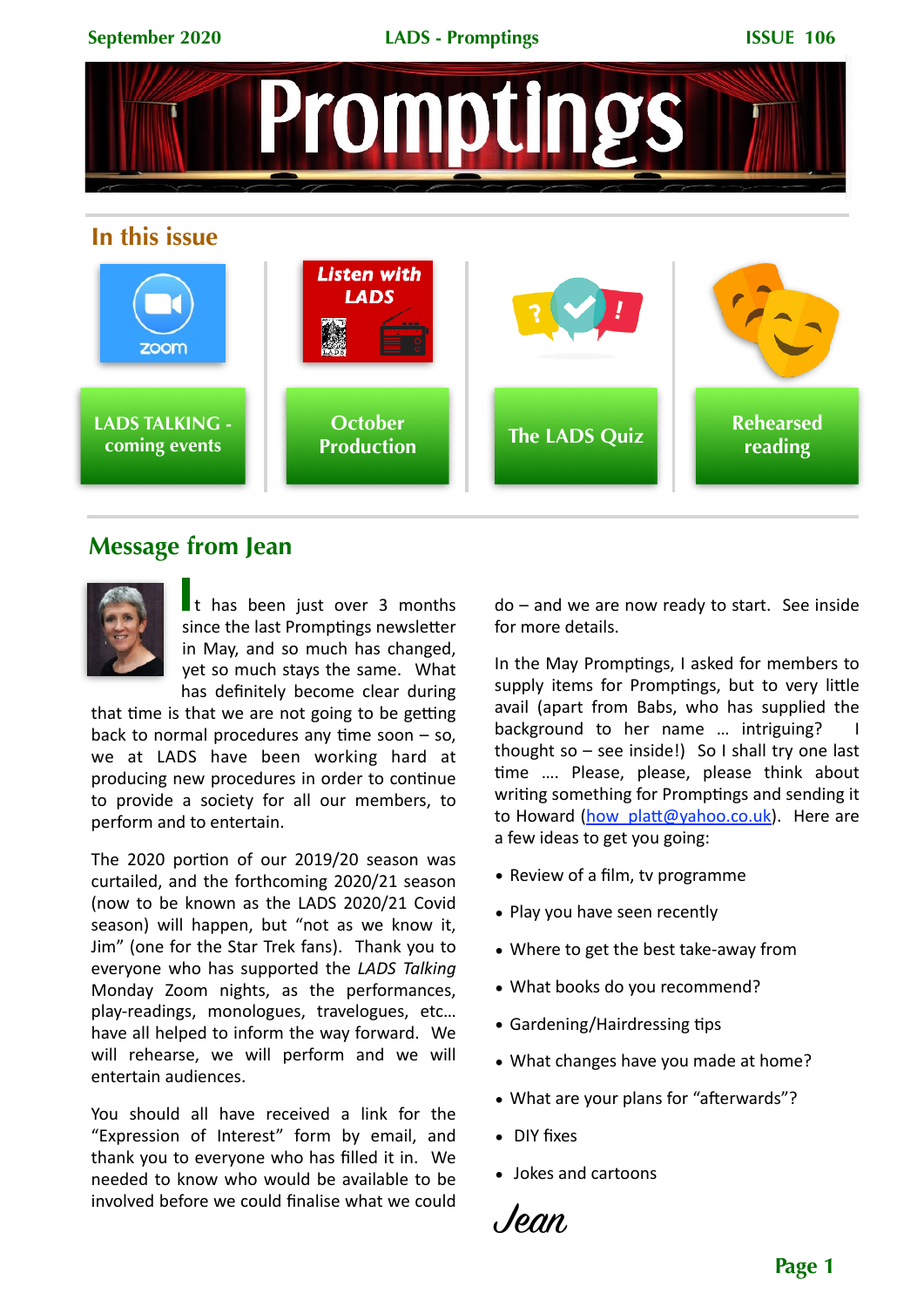

## **Dates for your diary - and all from the comfort of your own home!**

| Mon 7 <sup>th</sup> September   | LADS Talking - Play-reading - 8pm by Zoom                                                   |
|---------------------------------|---------------------------------------------------------------------------------------------|
| Mon 21 <sup>st</sup> September  | LADS Talking - Quiz hosted by Howard - 8pm by Zoom                                          |
| Mon 5 <sup>th</sup> October     | LADS Talking - 8pm by Zoom                                                                  |
| 1st/2nd week of October         | Recording of Listen with LADS - The Memory of Snow and Alone/<br><i>Together</i> monologues |
| Mon 19th October                | LADS Talking - 8pm by Zoom                                                                  |
| 29th, 30th Oct and 1st November | YouTube presentation of Listen with LADS                                                    |
| Mon 2 <sup>nd</sup> November    | LADS Talking Crit night - 8pm by Zoom                                                       |
| Mon 16 <sup>th</sup> November   | LADS Talking - 8pm by Zoom                                                                  |
| Mon 30 <sup>th</sup> November   | LADS Talking - 8pm by Zoom                                                                  |
| Sat 12 <sup>th</sup> December   | LADS Zoom Social - Murder Mystery Night                                                     |
| Mon 14 <sup>th</sup> December   | LADS Talking - 8pm by Zoom                                                                  |

# **LADS Socials**



 $\sqrt{e}$  are continuing to do *LADS Talking* events on Monday evenings  $-$  but from  $7<sup>th</sup>$ September they will be fortnightly, giving time for rehearsals for the October production. So LADS Talking will be 7<sup>th</sup> and 21<sup>st</sup> Sept; 5<sup>th</sup> and 19th Oct; 2nd, 16th and 30th November; 14th December. 

We are also planning a **Christmas Social on Zoom** and will be producing a Murder Mystery for members to zoom in and participate in. It will be a fun evening, giving people the chance to perform and also socialise with friends (albeit remotely). The provisional date for this is Saturday 12<sup>th</sup> December.

**ZOOM MEETING ID:** 677 463 8356 - **PASSCODE:** 403078 

# **Rehearsed Reading**



aking part in the rehearsed play reading was a huge amount of fun, there were no lines to learn and no blocking to remember so not a lot of pressure, just the fun of working on a script with friends from the comfort of my own home, with the added bonus of only needing to be presentable from the waist  $up$  – fantastic !!

Rehearsals were all done on the Saturday before the reading in various time slots to fit with availability. As with any production, we spent time discussing the play, our characters, the various relationships, and how they all changed as the play developed. It was a gritty play with plenty to get our teeth in to and from our initial discussions it was evident that everyone wanted it to be as good as it could possibly be.

Because of availability, non of the scenes were rehearsed in sequence so before each one we discussed where it fitted, what had happened beforehand and what happened afterwards to try and have as much context as possible. Each scene was read through once followed by notes from Jean and further discussion between us all, then read through again. Each scene was only rehearsed twice, so we all had to work really hard to grasp what we needed to do very quickly. The first time we read it through in sequence was when we performed it on the Monday night.

Performing the reading via Zoom presented several technical challenges that we had to overcome. Had it been a normal production, it would have been evident when a character left the room, or an essential prop was handled but we needed to find a way to convey all this via Zoom. Solving these issues was a team effort and I hope our solutions were effective.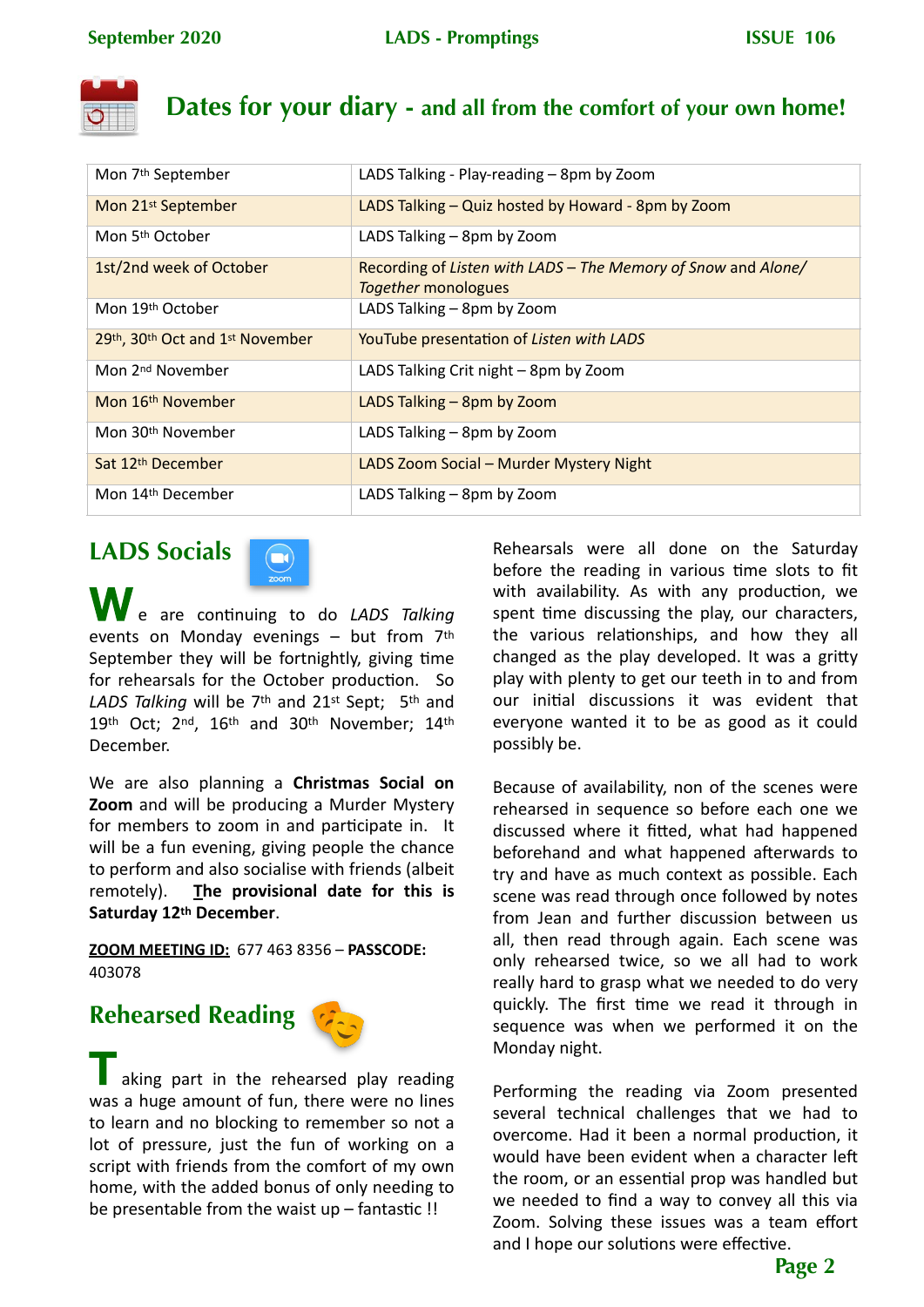Personally, I found it to be far more challenging that I thought, but ultimately far more enjoyable and definitely far more rewarding. Not having the ability to use any physicality to help convey a feeling or mood and being totally dependent on facial expression and my voice was completely different to anything I'd ever done before. Equally, not being able to physically interact with the other characters to help to demonstrate a moment or change in relationship was difficult so I had to really think about how to achieve what it needed with just my voice, facial expression and upper body.

I knew from the start that it would be enjoyable but because of the extra demands I hadn't considered, I found it much more enjoyable than I imagined and although it was 'only a rehearsed reading' I felt I'd been stretched and I learnt a lot from the experience. I'd definitely recommend being involved if another rehearsed reading is planned for LADS Talking.

#### **Cathy**

# **The LADS Quiz**

**For many people like myself, Lockdown has** meant the resurgence of the Quiz Night. Weekly, we are gathered around our televisions/ computers/tablets/phones trying to pit our wits against other teams around the country. Some of us have joined up in Family Quizzes thus ensuring that are still connected with each other even though we cannot necessarily meet in person. 

LADS have joined in with this and it has proved a great success with Howard as our Quiz Master Extraordinaire. The first quiz was held on 25th May and was a more traditional type but then he fiendishly changed the format for the next one (13th July). As he stated "it's not a traditional quiz with set subject rounds - more of a 'let's have a calculated guess'" and guess we had to!

Questions such as:

- How many beans are there in a tin of baked beans?
- What is the world record for the fastest time taken to eat three cream crackers?
- What percentage of a Greggs sausage roll is pork?
- The acceptance rate for applications to Harvard University is 5.4%. What was the acceptance rate in 2019 for applicants to appear on ITV 2's Love Island

There were  $10$  rounds of 3 questions and we had all been placed in teams by Howard. By the marvels of computer technology he was able to divide up 5 couples and 2 singletons into 3 teams of 4.

We were shown the questions 3 at a time and then Howard pressed the magic button and suddenly found ourselves in our 'team room' and able to discuss the questions for 2 or 3 minutes. We all were brought back together to give our answers getting 5 points for a 'nearestto' and 10 points for 'spot on'! (Do not worry if you are a technophobe like myself  $-$  Howard does all the complicated computer technology his end.)

The questions caused endless hilarity, as did the answers some of which were way off. Unbelievably, deciding the winners came down as to which team answered the very last question on the very last round successfully!! Congratulations to the team of Phil and Heather and Sarah and her husband.

Do join us on the next Howard's Quiz on **Monday 21st September at 8.00pm.** Hilarity guaranteed. 

P.S. The answers to the earlier questions are:

- 465 baked beans
- 34.8 seconds
- $-18%$
- $-0.04%$

**Liz**